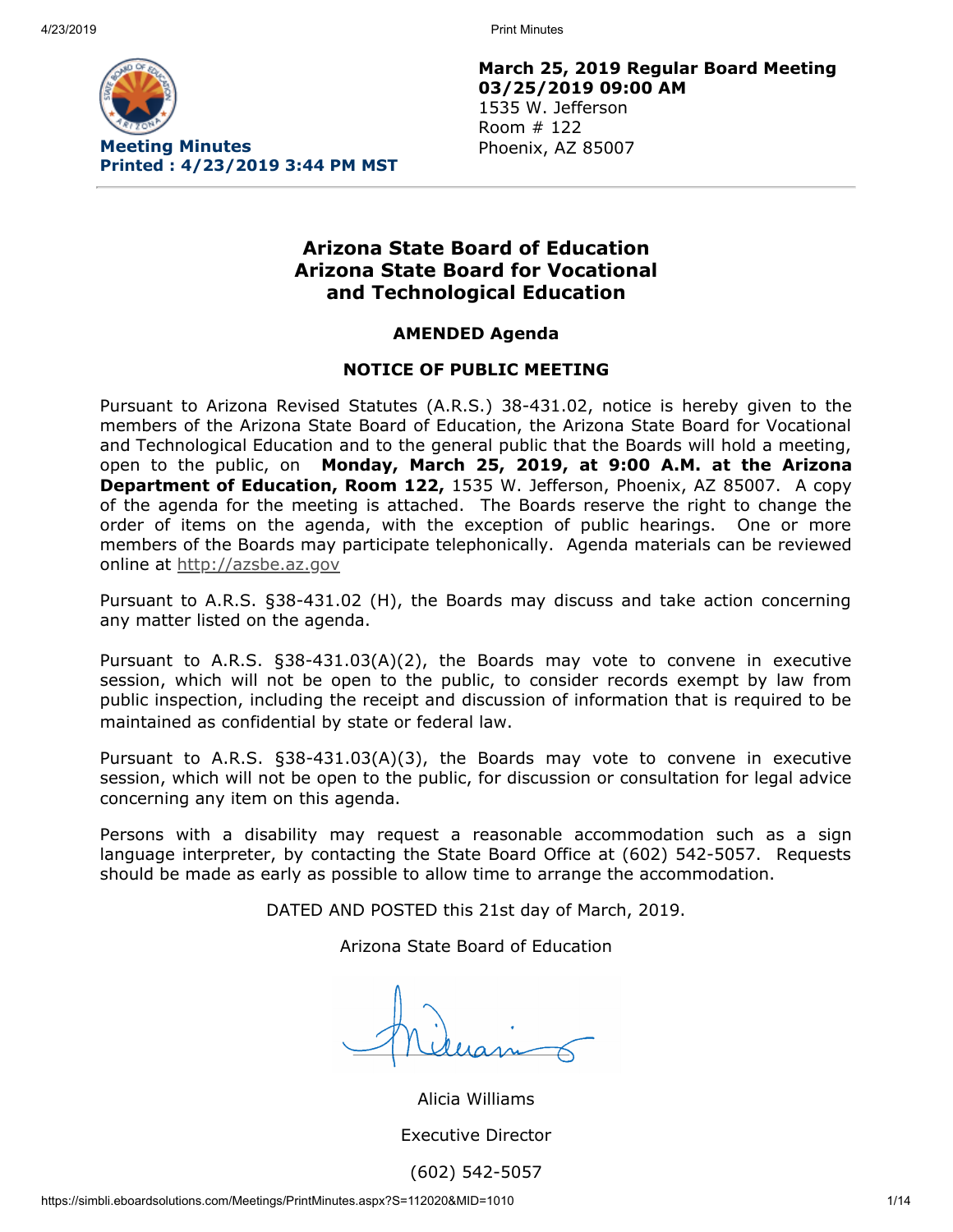9:00 a.m. CALL TO ORDER, PRAYER, PLEDGE OF ALLEGIANCE, NATIONAL ANTHEM AND ROLL CALL

#### **Attendees**

#### **Voting Members**

Calvin Baker, Board Member Dr. Rita Cheng, Board Member Patricia Welborn, Board Member Christine Burton, Board Member Michele Kaye, Board Member Janice Mak, Board Member Lucas Narducci, President Kathy Hoffman, Superintendent of Public Instruction Armando Ruiz

#### **1. BUSINESS REPORTS**

- A. President's Report
	- 1. Update on Board activities

President Narducci informed the Board that he did not have updates to report.

- B. Superintendent's Report
	- 1. Update on Department activities

Superintendent Hoffman provided updates on Department activities.

- C. Executive Director's Report
	- 1. Update on Board staff activities

Executive Director Williams provided updates on Board staff activities.

## **2. CALL TO THE PUBLIC**

Dr. Mark Joraanstad, representing the Arizona School Administrators, submitted a Call to the Public Request to Speak Form and addressed the Board

## **3. CONSENT AGENDA**

A motion was made to approve all item in the consent agenda.

Motion passed 9-0.

Motion made by: Michele Kaye Motion seconded by: Christine Burton Voting: Calvin Baker - Yes Dr. Rita Cheng - Yes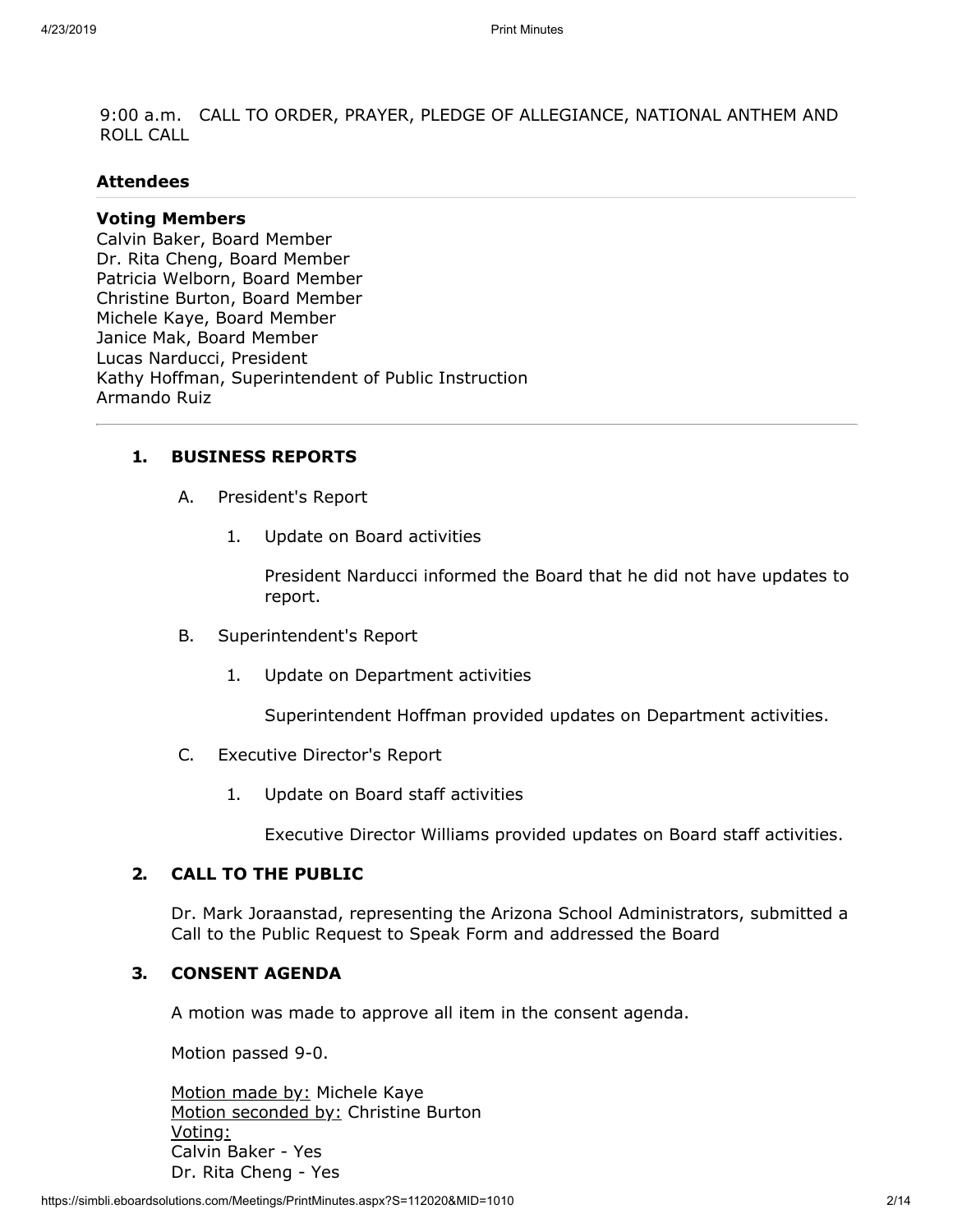Patricia Welborn - Yes Christine Burton - Yes Michele Kaye - Yes Janice Mak - Yes Lucas Narducci - Yes Kathy Hoffman - Yes Armando Ruiz - Yes

- A. Approval of the Arizona Christian University Bachelor Secondary-Physical Education educator preparation program leading to educator certification
- B. Approval of the Ottawa University Early Childhood Education educator preparation programs leading to educator certification
- C. Approval of Structured English Immersion (SEI) Course Provider
- D. Approval of the AS Cambridge Spanish Language Exam under the Seal of Biliteracy as a measure to demonstrate proficiency in the Spanish Language
- E. Approval of the Move on When Reading (MOWR) LEA and charter school literacy plans for release of K-3 Reading Base Support Funds
- F. Consideration to receive a total of \$150,000 through July 1, 2018 to December 31, 2019 from the Governor's Office of Education (GOE) to support funding for the implementation and on-going professional development of the Computer Science Academic Standards
- G. Approval of the following school district applications for the Arizona On-Line Instruction Program, pursuant to A.R.S. § 15-808:
	- 1. Agua Fria Union High School District
	- 2. Bisbee Unified School District
	- 3. Camp Verde Unified School District
	- 4. Tolleson Union High School District
- H. Approval of receipt of \$30,000 through December 31, 2019 from the Governor's Office of Education to support funding for Computer Science Professional Development Week

## **4. CALL TO THE PUBLIC**

Executive Director Williams noted that all comments made electronically were provided to State Board members on Friday, March 22, 2019.

Brandon Crowe, representing Great Hearts Academics, submitted a Call to the Public Request to Speak Form and addressed the Board.

Amanda Glass, representing the Arizona Center for Disability Law, submitted a Call to the Public Request to Speak Form but did not address the Board.

Doug McRae, representing himself, submitted a Call to the Public Request to Speak Form and addressed the Board.

Gabriel Trujillo, representing Tucson Unified School District, submitted a Call to the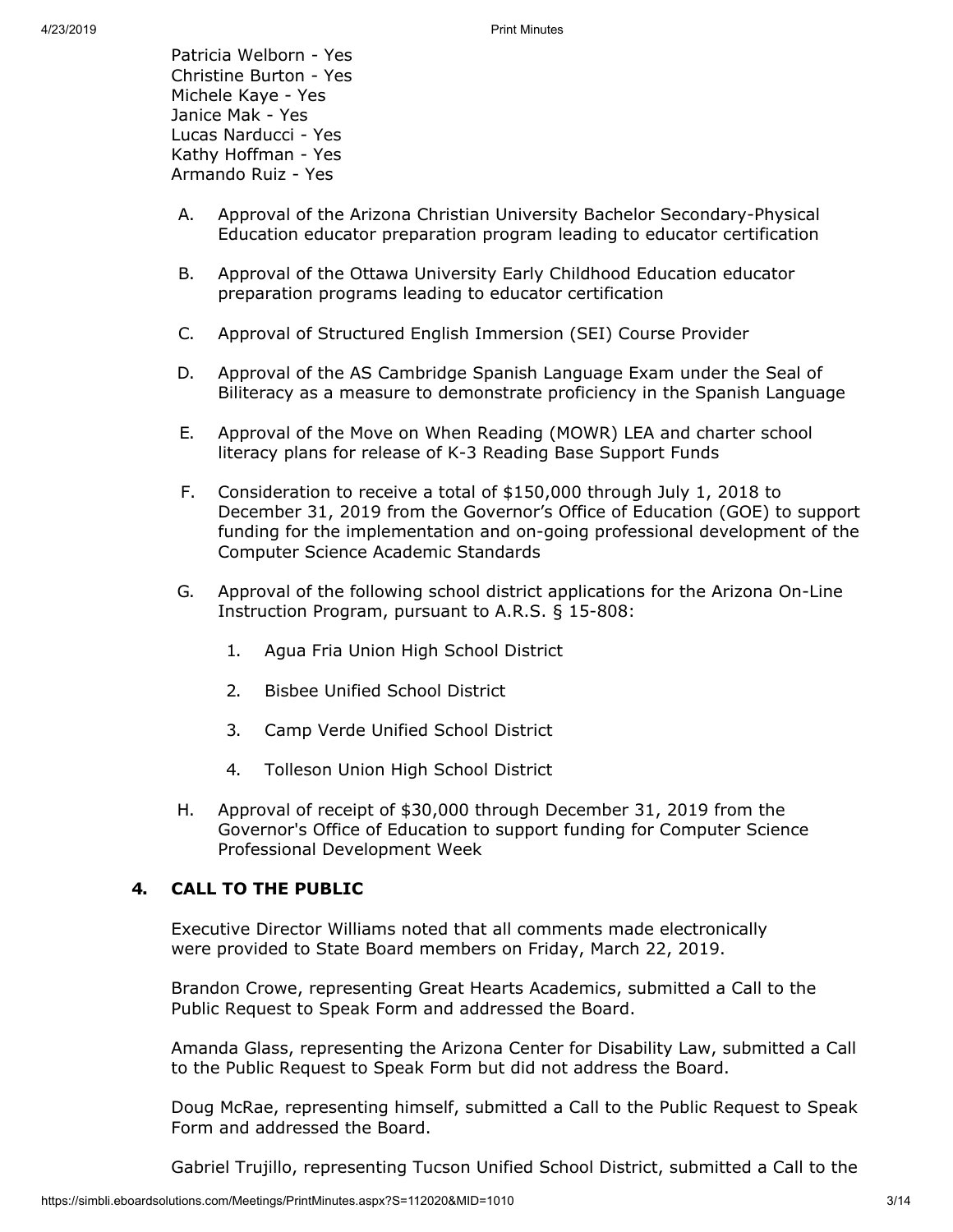Public Request to Speak Form and addressed the Board.

Geoff Esposito, representing Creosofe Partners, submitted a Call to the Public Request to Speak Form and addressed the Board.

## **5. GENERAL SESSION**

President Narducci informed Board members that agenda item 5K would be moved up in the agenda.

A. STUDY SESSION: Presentation and discussion on the 9-12 Accountability System for the 2018-2019 school year

Executive Director Williams presented information to the Board regarding the 9-12 Accountability System for the 2018-2019 school year.

Kelly Powell, representing the Accountability Technical Advisory Committee, presented information to the Board.

Alan Simmons, representing the Arizona Department of Education, presented information to the Board.

Wendy Davy, representing the Arizona Department of Education, presented information to the Board.

Sean Rickert, representing the Accountability Technical Advisory Committee, presented information to the Board.

The Board recessed at 10:45 a.m. and reconvened at 11:00 a.m.

Member Baker exited the meeting at 10:45 a.m.

The Board came to a consensus to hold a Special Meeting on Monday, April 15 at 10 a.m.

B. Presentation, discussion and possible action to release the English Language Proficiency Standards for public comment

Kate Wright, representing the Arizona Department of Education, presented information to the Board.

It is recommended that the State Board of Education open the Final Draft of revised ELP Standards for Public Comment.

Motion passed 8-0.

Motion made by: Dr. Rita Cheng Motion seconded by: Janice Mak Voting: Calvin Baker - Not Present Dr. Rita Cheng - Yes Patricia Welborn - Yes Christine Burton - Yes Michele Kaye - Yes Janice Mak - Yes Lucas Narducci - Yes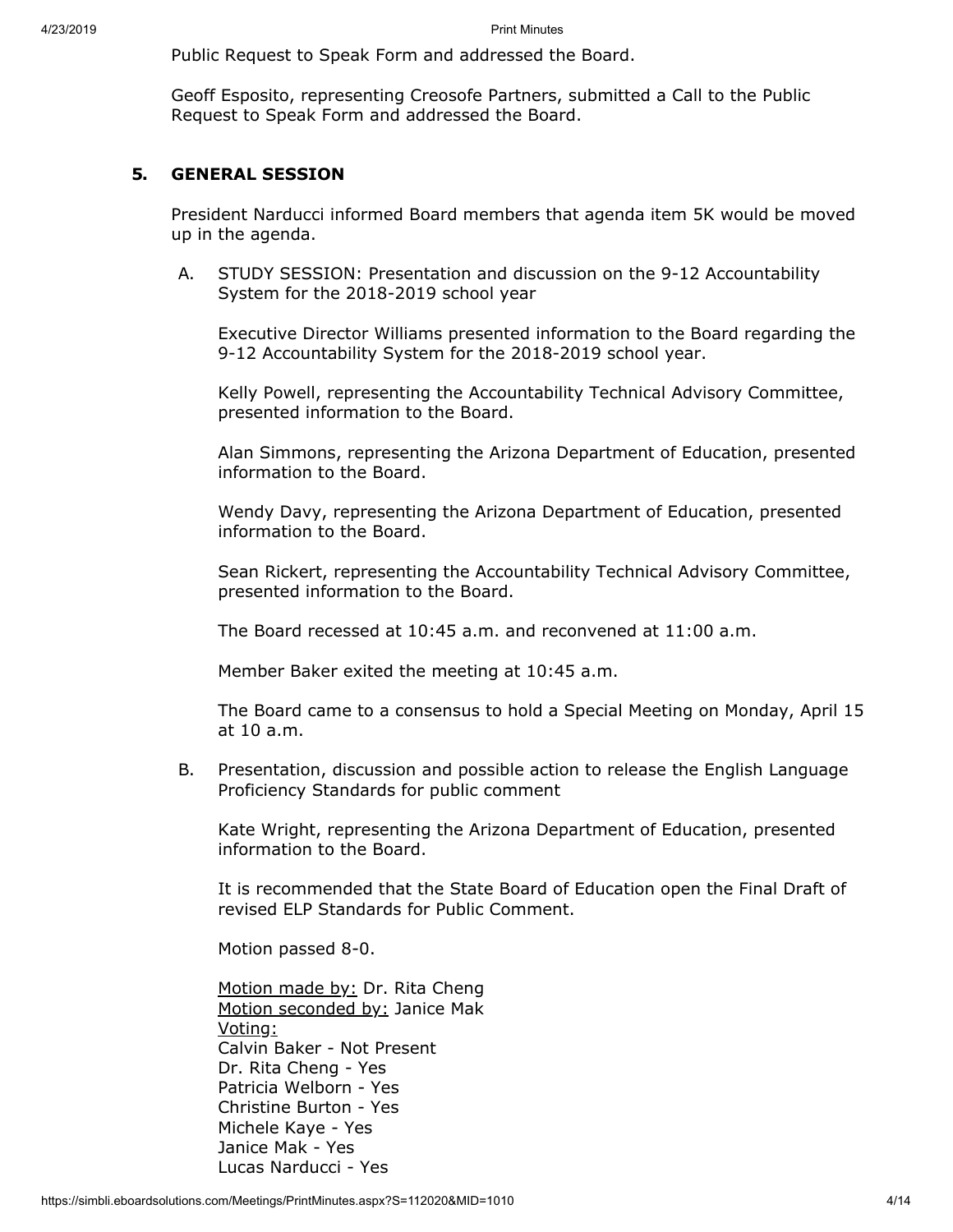Kathy Hoffman - Yes Armando Ruiz - Yes

C. Presentation, discussion and possible action to modify the Structured English Immersion (SEI) models, pursuant to SB1014

Dr. Cheng exited the meeting at 11:30 a.m.

Kate Wright, representing the Arizona Department of Education, presented information to the Board.

It is recommended:

- $\circ$ the Board permit LEAs to utilize the current 4-hour SEI model in School Year 2019-2020
- $\circ$ the Board permit LEAs to utilize flexibility to the current 4-hour SEI Model for School Year 2019-2020 to include:
	- $\Omega$ a minimum of 120 daily minutes of ELD for grades K-5
	- a minimum of 100 daily minutes of ELD for  $\circ$ grades 6-12
- the Board permit the following student groupings for the  $\circ$ creation of SEI classrooms:
	- more than 20 EL students at one school in  $\Omega$ Kindergarten
	- more than 20 EL students at one school in Grade  $\circ$ 1
	- more than 20 EL students at one school in  $\circ$ Grades 2 and 3
	- more than 20 EL students at one school in  $\circ$ Grades 4 and 5
	- more than 20 EL students at one school in  $\circ$ Grades 6 - 8
	- more than 20 EL students at one school in  $\circ$ Grades 9 - 12

with the addition of clarity of including a four-day school week.

Motion passed 7-0.

Motion made by: Michele Kaye Motion seconded by: Armando Ruiz Voting: Calvin Baker - Not Present Dr. Rita Cheng - Not Present Patricia Welborn - Yes Christine Burton - Yes Michele Kaye - Yes Janice Mak - Yes Lucas Narducci - Yes Kathy Hoffman - Yes Armando Ruiz - Yes

D. Presentation, discussion and possible action to open rulemaking procedures on R7-2-617 regarding the School Counselor Certificate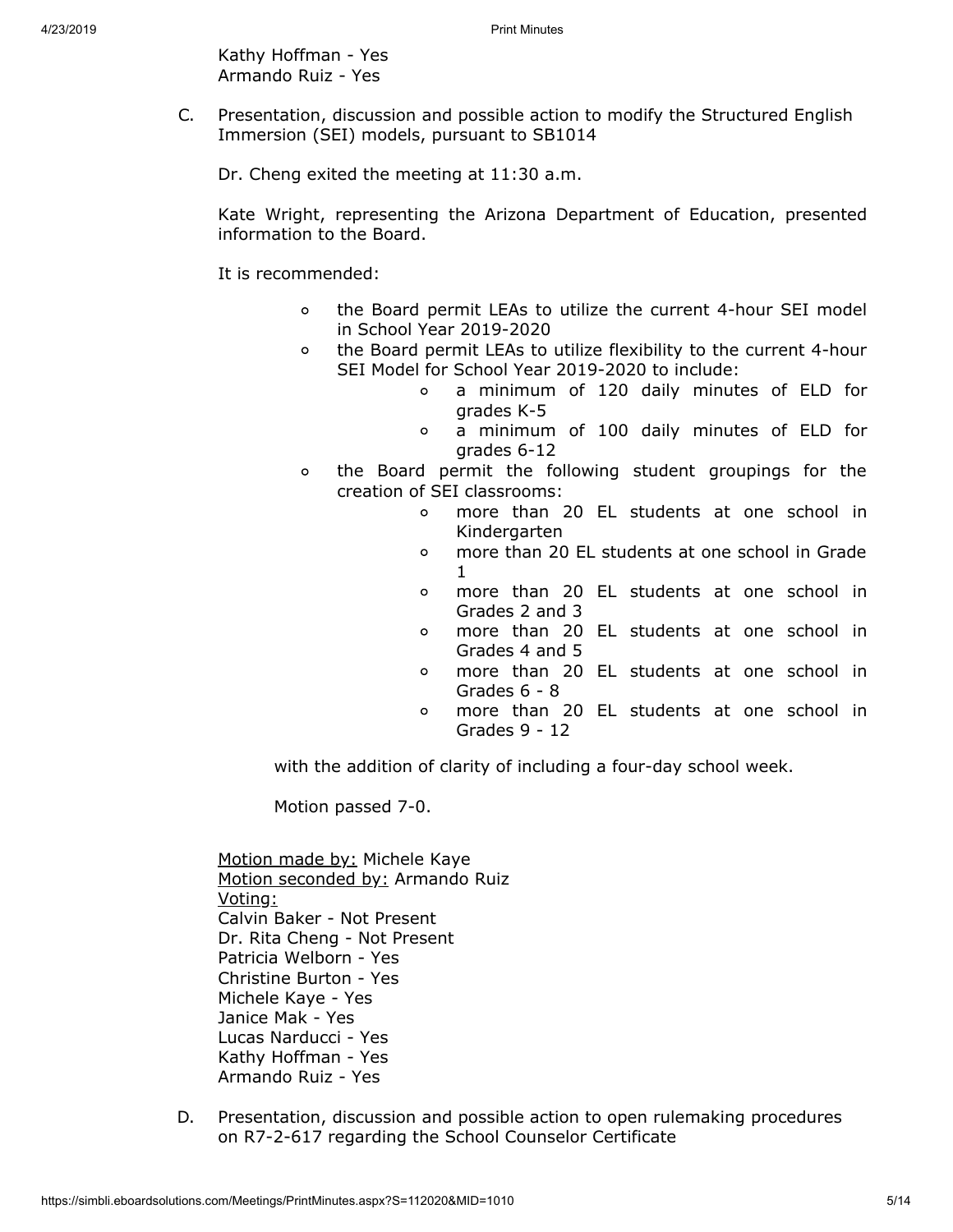Deputy Director Baden presented information to the Board.

It is recommended the Board open rulemaking procedures on R7-2-617 regarding the School Counselor Certificate and plan to close rulemaking at the April 29, 2019 Board Meeting.

Motion passed 7-0.

Motion made by: Christine Burton Motion seconded by: Janice Mak Voting: Calvin Baker - Not Present Dr. Rita Cheng - Not Present Patricia Welborn - Yes Christine Burton - Yes Michele Kaye - Yes Janice Mak - Yes Lucas Narducci - Yes Kathy Hoffman - Yes Armando Ruiz - Yes

E. Presentation, discussion and possible action to open rulemaking procedures on R7-2-615 regarding a Computer Science Endorsement

It is recommended the Board open rulemaking on R7-2-615 regarding a Computer Science Endorsement.

Motion passed 7-0.

Motion made by: Michele Kaye Motion seconded by: Patricia Welborn Voting: Calvin Baker - Not Present Dr. Rita Cheng - Not Present Patricia Welborn - Yes Christine Burton - Yes Michele Kaye - Yes Janice Mak - Yes Lucas Narducci - Yes Kathy Hoffman - Yes Armando Ruiz - Yes

- F. Presentation, discussion and possible action to close rulemaking procedures on the following:
	- 1. R7-2-319 regarding State Seal of Personal Finance Proficiency Program

It is recommended the Board close rulemaking procedures on R7-2-319 regarding the State Seal of Personal Finance Proficiency Program.

Motion passed 7-0.

Motion made by: Patricia Welborn Motion seconded by: Janice Mak Voting: Calvin Baker - Not Present Dr. Rita Cheng - Not Present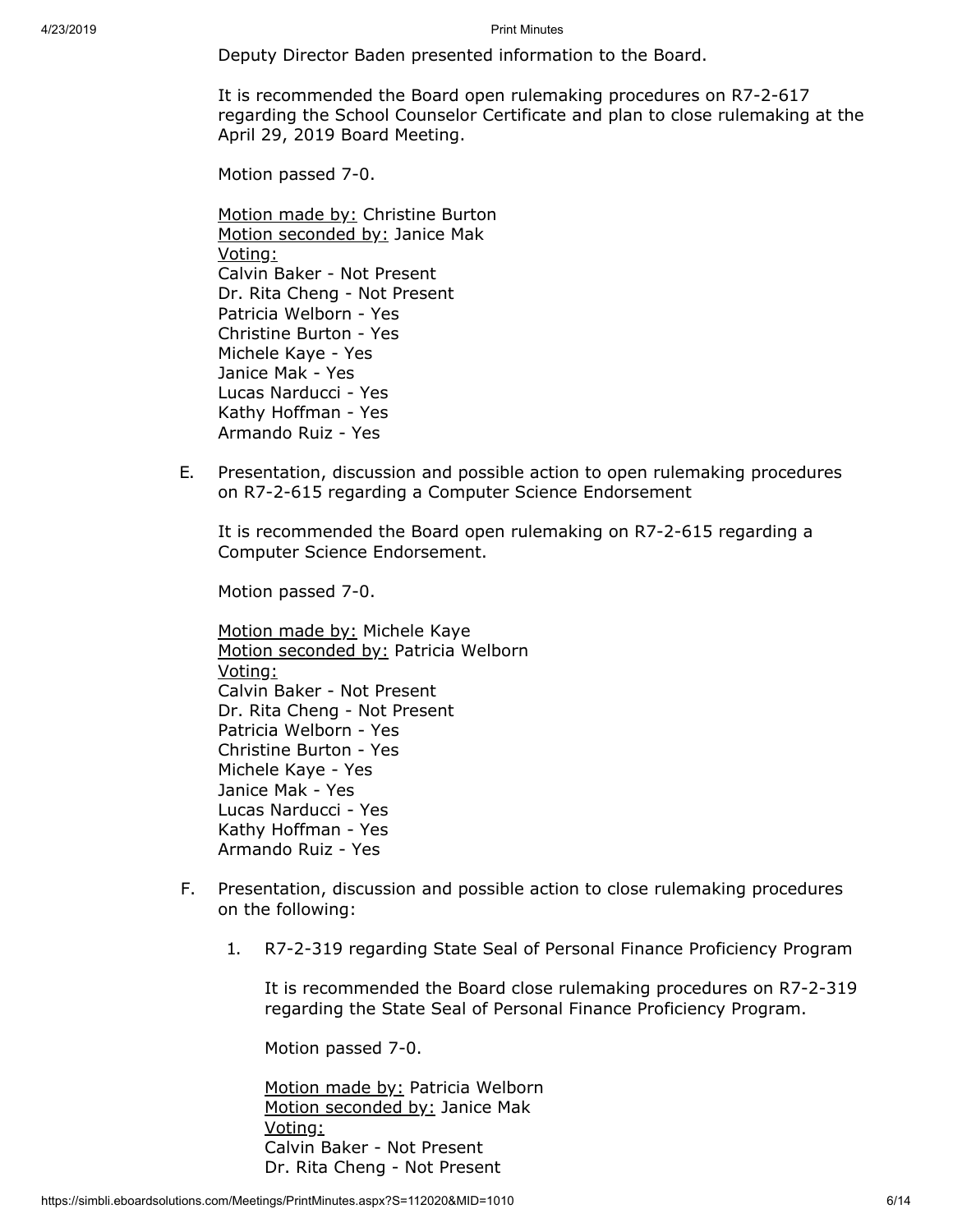Patricia Welborn - Yes Christine Burton - Yes Michele Kaye - Yes Janice Mak - Yes Lucas Narducci - Yes Kathy Hoffman - Yes Armando Ruiz - Yes

2. R7-2-320 regarding State Seal of Civics Literacy Program

It is recommended the Board close rulemaking procedures on R7-2-320 regarding the State Seal of Civics Literacy Program.

Motion passed 7-0.

Motion made by: Patricia Welborn Motion seconded by: Michele Kaye Voting: Calvin Baker - Not Present Dr. Rita Cheng - Not Present Patricia Welborn - Yes Christine Burton - Yes Michele Kaye - Yes Janice Mak - Yes Lucas Narducci - Yes Kathy Hoffman - Yes Armando Ruiz - Yes

G. Presentation, discussion and possible action to close rulemaking procedures on R7-2-604.03 regarding the Alternative Educator Preparation Program Approval Process

It is recommended the Board close rulemaking procedures on R7-2-604.03 regarding the Alternative Educator Preparation Program Approval Process.

Motion passed 7-0.

Motion made by: Janice Mak Motion seconded by: Christine Burton Voting: Calvin Baker - Not Present Dr. Rita Cheng - Not Present Patricia Welborn - Yes Christine Burton - Yes Michele Kaye - Yes Janice Mak - Yes Lucas Narducci - Yes Kathy Hoffman - Yes Armando Ruiz - Yes

H. Presentation and discussion regarding legislative affairs. The Board may take action to support, oppose or remain neutral on specific legislative proposals

A motion was made to support SB1346.

Motion passed 7-0.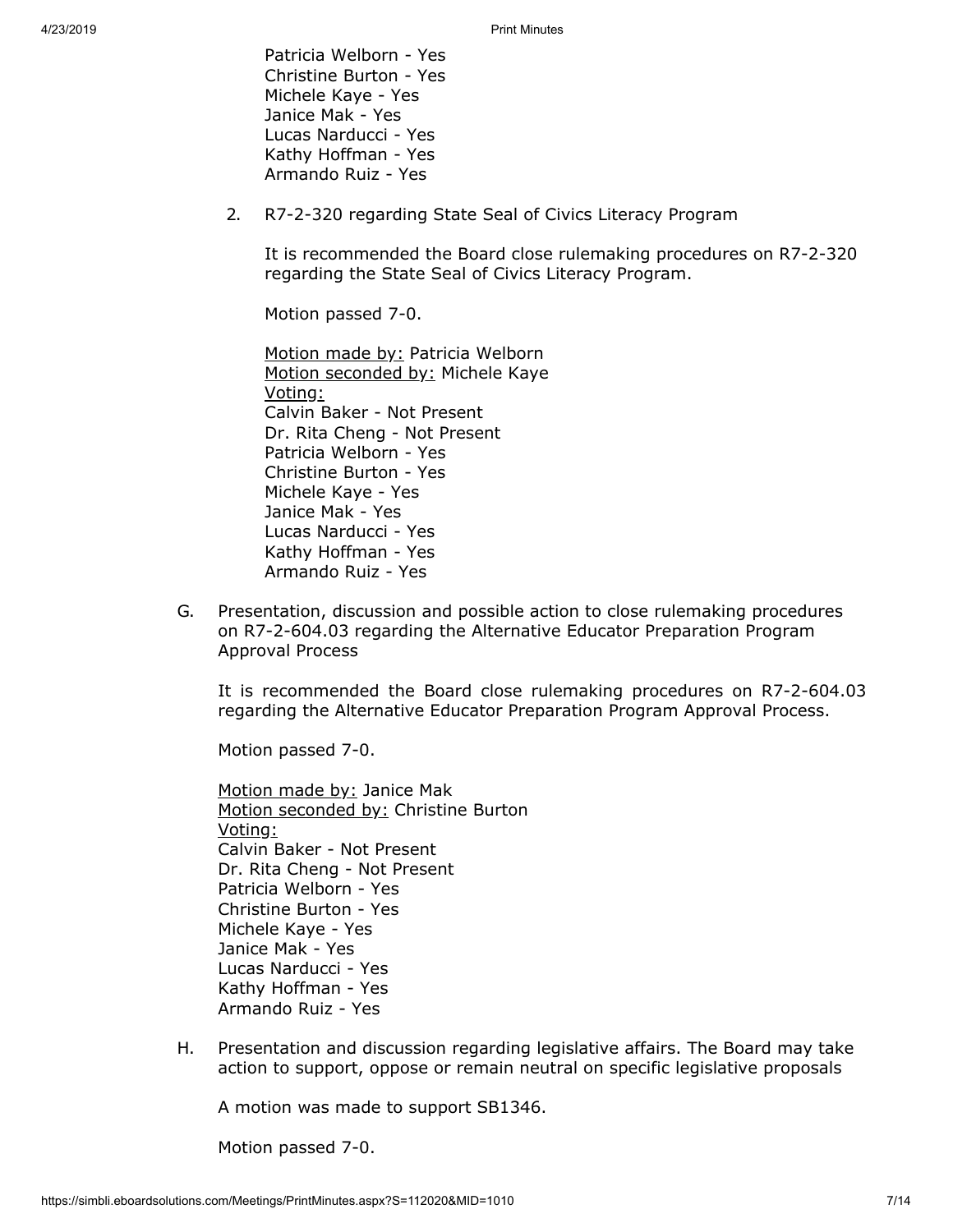The Board recessed at 1:15 p.m. and reconvened at 1:20 p.m.

- Motion made by: Patricia Welborn Motion seconded by: Michele Kaye Voting: Calvin Baker - Not Present Dr. Rita Cheng - Not Present Patricia Welborn - Yes Christine Burton - Yes Michele Kaye - Yes Janice Mak - Yes Lucas Narducci - Yes Kathy Hoffman - Yes Armando Ruiz - Yes
- I. Presentation, discussion and possible action to consider the recommendations from the evaluation committee to award the request for proposals (RFP) vendor(s) for fiscal crisis teams pursuant to A.R.S. 15-107. Pursuant to A.R.S. §38-431.03(A)(2), the Board may vote to convene in executive session, which will not be open to the public, to consider records exempt by law from public inspection, including the receipt and discussion of information that is required to be maintained as confidential by state or federal law.

Member Welborn made a motion, seconded by Member Burton to move into Executive Session.

Motion passed 7-0.

The Board reconvened into General Session.

A motion was made to approve the evaluation committee's recommendation to award fiscal crisis teams pursuant to A.R.S. 15-107.

Motion passed 7-0.

- Motion made by: Patricia Welborn Motion seconded by: Armando Ruiz Voting: Calvin Baker - Not Present Dr. Rita Cheng - Not Present Patricia Welborn - Yes Christine Burton - Yes Michele Kaye - Yes Janice Mak - Yes Lucas Narducci - Yes Kathy Hoffman - Yes Armando Ruiz - Yes
- J. Presentation, discussion and possible action to approve vendors regarding the request for proposals for the Menu of Assessments . Pursuant to A.R.S. §38- 431.03(A)(2), the Board may vote to convene in executive session, which will not be open to the public, to consider records exempt by law from public inspection, including the receipt and discussion of information that is required to be maintained as confidential by state or federal law.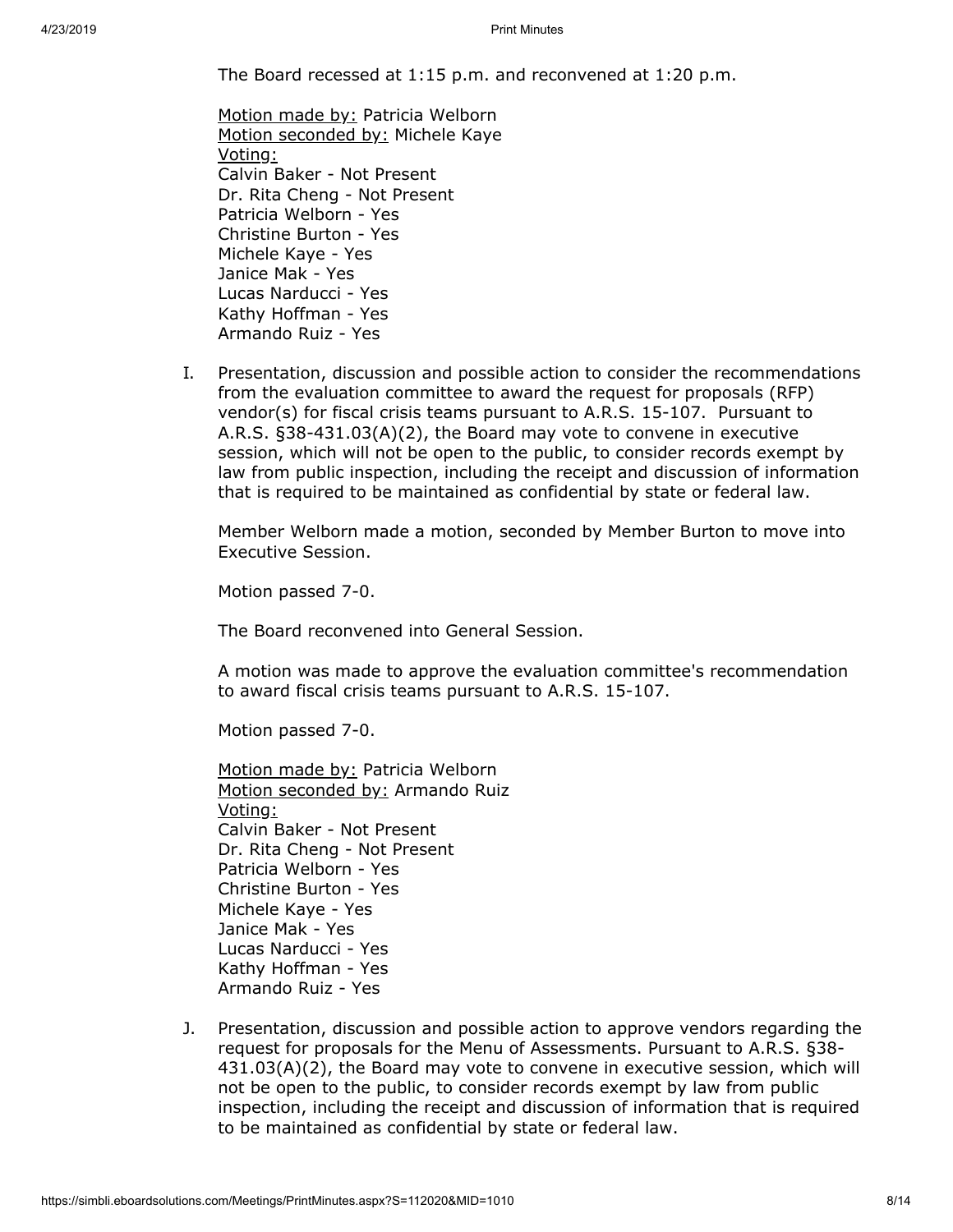Approve vendor #2 and vendor #7 for 9-12 only for the 2019-2020 school year and provisionally approve vendor #6 for 9-12 only for the 2019-2020 school year. Additionally, direct the department to re-solicit the 9-12 Menu RFP for the 2020 – 2021 school year and beyond in a timely manner.

Motion passed 7-0.

Motion made by: Patricia Welborn Motion seconded by: Christine Burton Voting: Calvin Baker - Not Present Dr. Rita Cheng - Not Present Patricia Welborn - Yes Christine Burton - Yes Michele Kaye - Yes Janice Mak - Yes Lucas Narducci - Yes Kathy Hoffman - Yes Armando Ruiz - Yes

K. AMENDED: Presentation, discussion and possible action to approve the spreadsheets for the Alternative School and 9-12 Accountability System's College and Career Readiness Indicator

Agenda item 5K was discussed after item 5A.

Executive Director Williams presented information to the Board.

It is recommended to approve the CCRI spreadsheets as presented, with the increase of points for completion of the FAFSA from .3 to .5, for the traditional and alternative 9-12 Accountability System CCRI indicator.

Motion passed 7-0.

Motion made by: Michele Kaye Motion seconded by: Christine Burton Voting: Calvin Baker - Not Present Dr. Rita Cheng - Yes Patricia Welborn - Yes Christine Burton - Yes Michele Kaye - Yes Janice Mak - Yes Lucas Narducci - Yes Kathy Hoffman - Yes Armando Ruiz - Yes

# **6. CALL TO THE PUBLIC**

No Request to Speak forms were submitted.

## **7. CONSENT AGENDA - CERTIFICATION ENFORCEMENT ACTIONS**

A. Approval of the voluntary surrender of the educator certificates held by: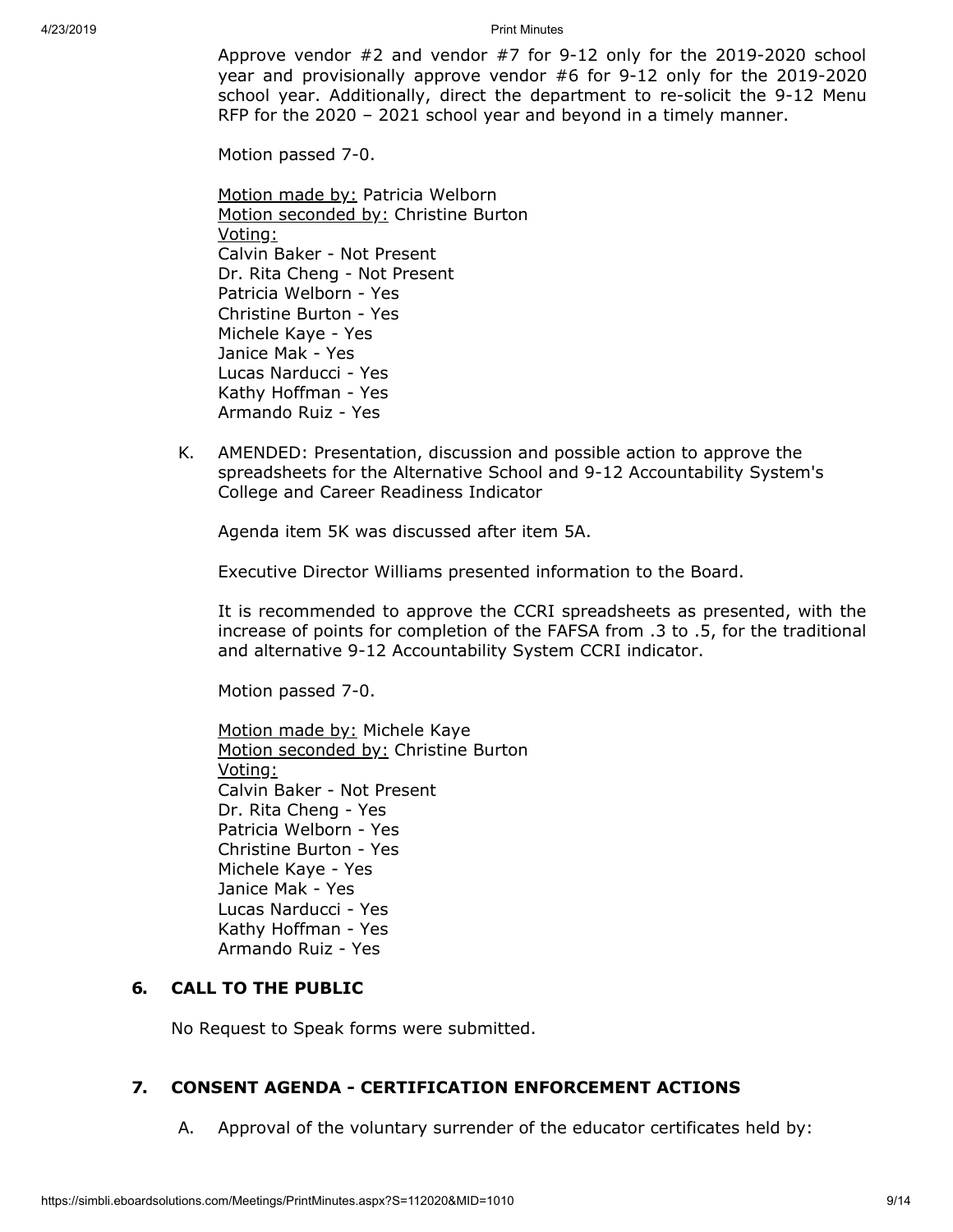A motion was made to approve agenda items 7A1 and 7A2.

Motion passed 7-0.

Motion made by: Michele Kaye Motion seconded by: Christine Burton Voting: Calvin Baker - Not Present Dr. Rita Cheng - Not Present Patricia Welborn - Yes Christine Burton - Yes Michele Kaye - Yes Janice Mak - Yes Lucas Narducci - Yes Kathy Hoffman - Yes Armando Ruiz - Yes

- 1. Terese Durham, Case no. C-2018-791
	- a. Terese Durham, Case no. C-2018-791 Supporting Documents
- 2. Mark Maskalenko Case no. C-2018-661
	- a. Mark Maskalenko Case no. C-2018-661 Supporting Documents

#### **8. CALL TO THE PUBLIC**

No Request to Speak forms were submitted.

#### **9. GENERAL SESSION - CERTIFICATION ENFORCEMENT ACTIONS**

- A. Presentation, discussion and possible action to approve the Negotiated Settlement Agreements for:
	- 1. Heather Allison, Case no. C-2018-111

It is recommended that the State Board of Education accept the Negotiated Settlement Agreement, with conditions, for Heather Allison.

Motion passed 6-0.

Motion made by: Michele Kaye Motion seconded by: Armando Ruiz Voting: Calvin Baker - Not Present Dr. Rita Cheng - Not Present Patricia Welborn - Yes Christine Burton - Yes Michele Kaye - Yes Janice Mak - Yes Lucas Narducci - Yes Kathy Hoffman - Abstain Armando Ruiz - Yes

a. Heather Allison, Case no. C-2018-111 - Supporting Documents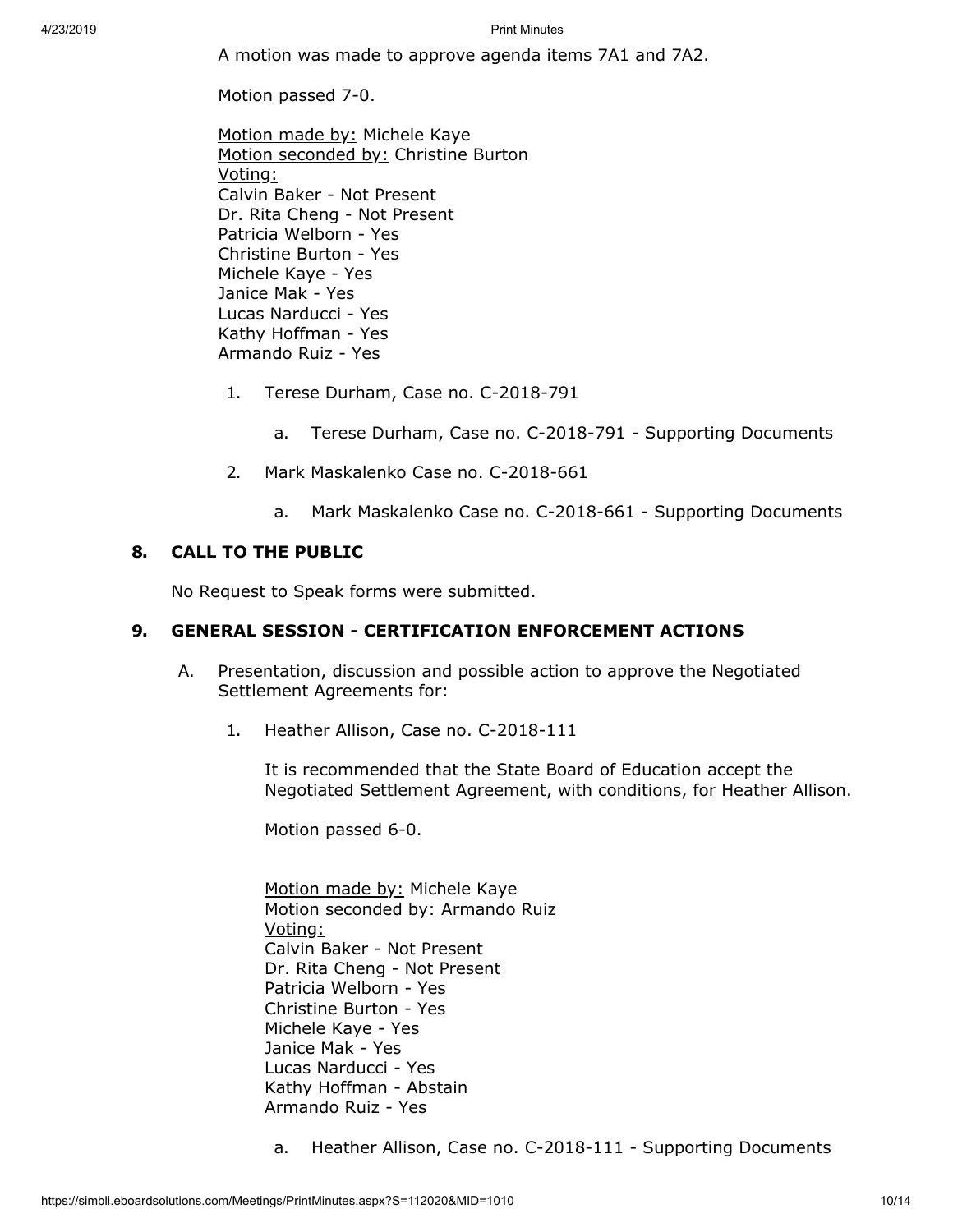2. Cody Bro, Case no. C-2018-151

It is recommended that the State Board of Education accept the Negotiated Settlement Agreement, with conditions, for Cody Bro.

Motion passed 6-0.

Motion made by: Patricia Welborn Motion seconded by: Armando Ruiz Voting: Calvin Baker - Not Present Dr. Rita Cheng - Not Present Patricia Welborn - Yes Christine Burton - Yes Michele Kaye - Yes Janice Mak - Yes Lucas Narducci - Yes Kathy Hoffman - Abstain Armando Ruiz - Yes

- a. Cody Bro, Case no. C-2018-151 Supporting Documents
- 3. Zachary Fishel, Case no. C-2018-646

It is recommended that the State Board of Education accept the Negotiated Settlement Agreement for Zachary Fishel.

Motion passed 7-0.

Motion made by: Armando Ruiz Motion seconded by: Patricia Welborn Voting: Calvin Baker - Not Present Dr. Rita Cheng - Not Present Patricia Welborn - Yes Christine Burton - Yes Michele Kaye - Yes Janice Mak - Yes Lucas Narducci - Yes Kathy Hoffman - Yes Armando Ruiz - Yes

- a. Zachary Fishel, Case no. C-2018-646 Supporting Documents
- 4. Melissa Hamende Case no. C-2018-290

It is recommended that the State Board of Education accept the Negotiated Settlement Agreement, with conditions, for Melissa Hamende.

Motion passed 6-0.

Motion made by: Armando Ruiz Motion seconded by: Patricia Welborn Voting: Calvin Baker - Not Present Dr. Rita Cheng - Not Present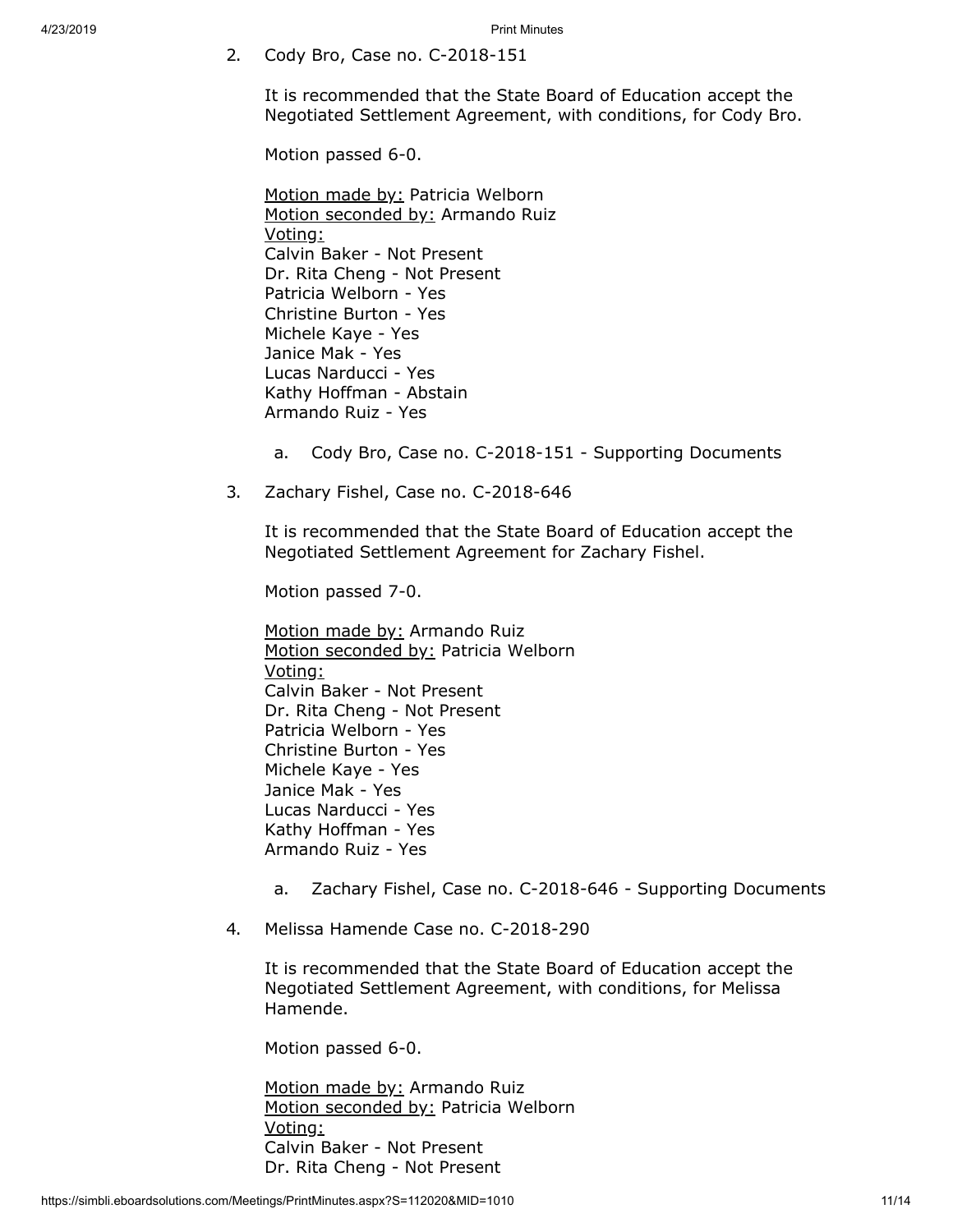Patricia Welborn - Yes Christine Burton - Yes Michele Kaye - Yes Janice Mak - Yes Lucas Narducci - Yes Kathy Hoffman - Abstain Armando Ruiz - Yes

- a. Melissa Hamende Case no. C-2018-290 Supporting Documents
- 5. Christopher Valeri, Case no. C-2018-067

It is recommended that the State Board of Education accept the Negotiated Settlement Agreement, with conditions, for Christopher Valerie.

Motion passed 6-0.

Motion made by: Armando Ruiz Motion seconded by: Janice Mak Voting: Calvin Baker - Not Present Dr. Rita Cheng - Not Present Patricia Welborn - Yes Christine Burton - Yes Michele Kaye - Yes Janice Mak - Yes Lucas Narducci - Yes Kathy Hoffman - Abstain Armando Ruiz - Yes

- a. Christopher Valeri, Case no. C-2018-067 Supporting Documents
- 6. Kayla Wirkus, Case no. C-2018-546R

It is recommended that the State Board of Education accept the Negotiated Settlement Agreement, with conditions, for Kayla Wirkus.

Motion passed 7-0.

Motion made by: Patricia Welborn Motion seconded by: Armando Ruiz Voting: Calvin Baker - Not Present Dr. Rita Cheng - Not Present Patricia Welborn - Yes Christine Burton - Yes Michele Kaye - Yes Janice Mak - Yes Lucas Narducci - Yes Kathy Hoffman - Yes Armando Ruiz - Yes

a. Kayla Wirkus, Case no. C-2018-546R - Supporting Documents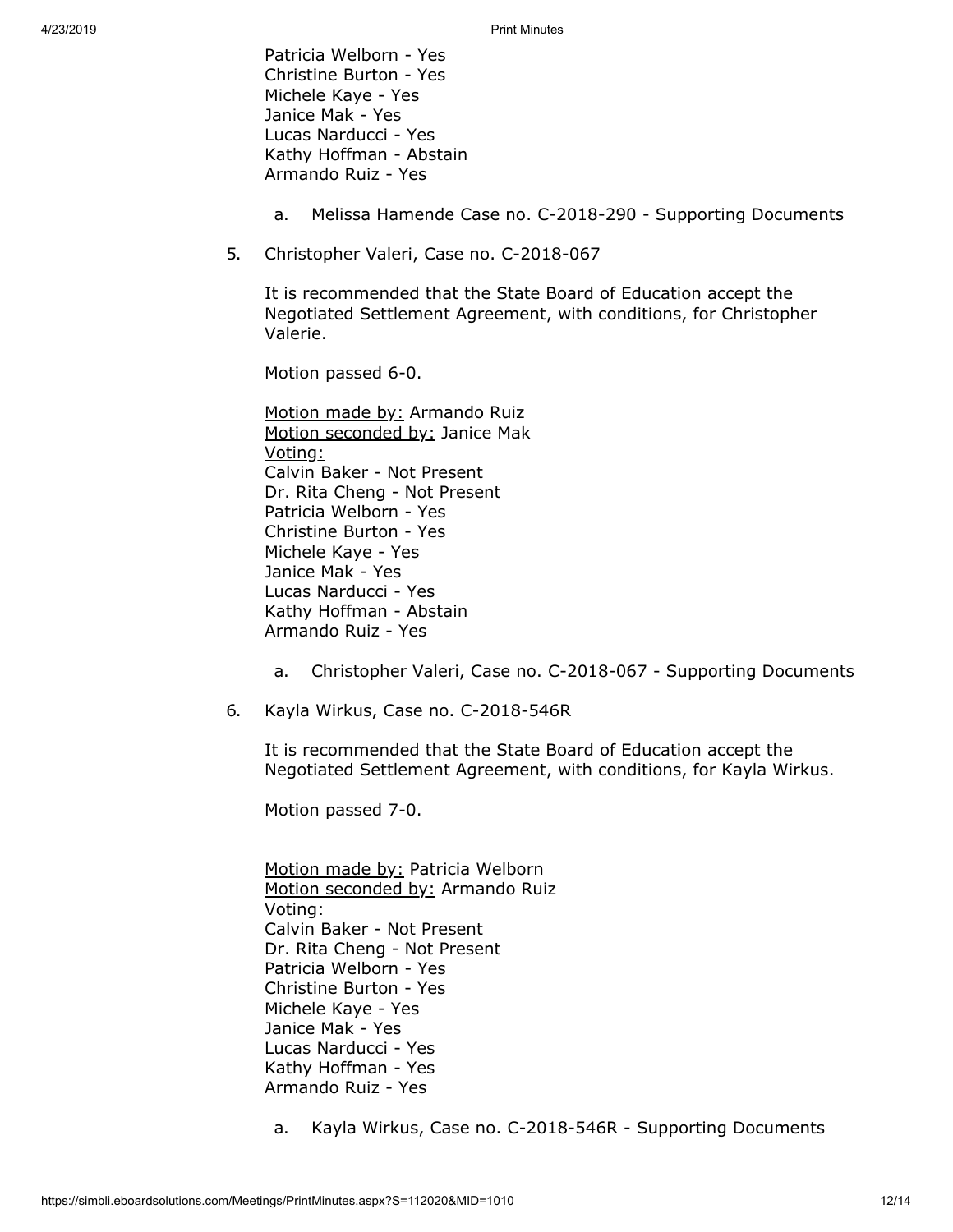B. Presentation, discussion and possible action on the findings of fact, conclusions of law and recommendation of the Professional Practices Advisory Committee to suspend the teaching certificate(s) of Catherine Ballman, Case no. C-2017-524, for a period of 2 years

It is recommended that the State Board of Education adopt the Findings of Fact, Conclusions of Law and the Recommendation of the PPAC to suspend the teaching certificate of Catherine Ballman for a period of two years, with the condition that Ms. Ballman also take Board-approved ethics course before reinstatement, and that all states and territories be so notified.

Motion passed 7-0.

Motion made by: Michele Kaye Motion seconded by: Christine Burton Voting: Calvin Baker - Not Present Dr. Rita Cheng - Not Present Patricia Welborn - Yes Christine Burton - Yes Michele Kaye - Yes Janice Mak - Yes Lucas Narducci - Yes Kathy Hoffman - Yes Armando Ruiz - Yes

- 1. Catherine Ballman, Case no. C-2017-524 Supporting Documents
- C. Presentation, discussion and possible action on the findings of fact, conclusions of law and recommendation of the Professional Practices Advisory Committee to revoke the teaching certificate(s) of Benjamin Peduchi, Case no. C-2017-023

It is recommended that the State Board of Education adopt the Findings of Fact, Conclusions of Law and the Recommendation of the PPAC to revoke the teaching certificate(s) of Benjamin Peduchi, and that all states and territories be so notified.

Motion passed 7-0.

Motion made by: Janice Mak Motion seconded by: Patricia Welborn Voting: Calvin Baker - Not Present Dr. Rita Cheng - Not Present Patricia Welborn - Yes Christine Burton - Yes Michele Kaye - Yes Janice Mak - Yes Lucas Narducci - Yes Kathy Hoffman - Yes Armando Ruiz - Yes

- 1. Benjamin Peduchi, Case no. C-2017-023 Supporting Documents
- D. Presentation, discussion and possible action on the findings of fact, conclusions of law and recommendation of the Professional Practices Advisory